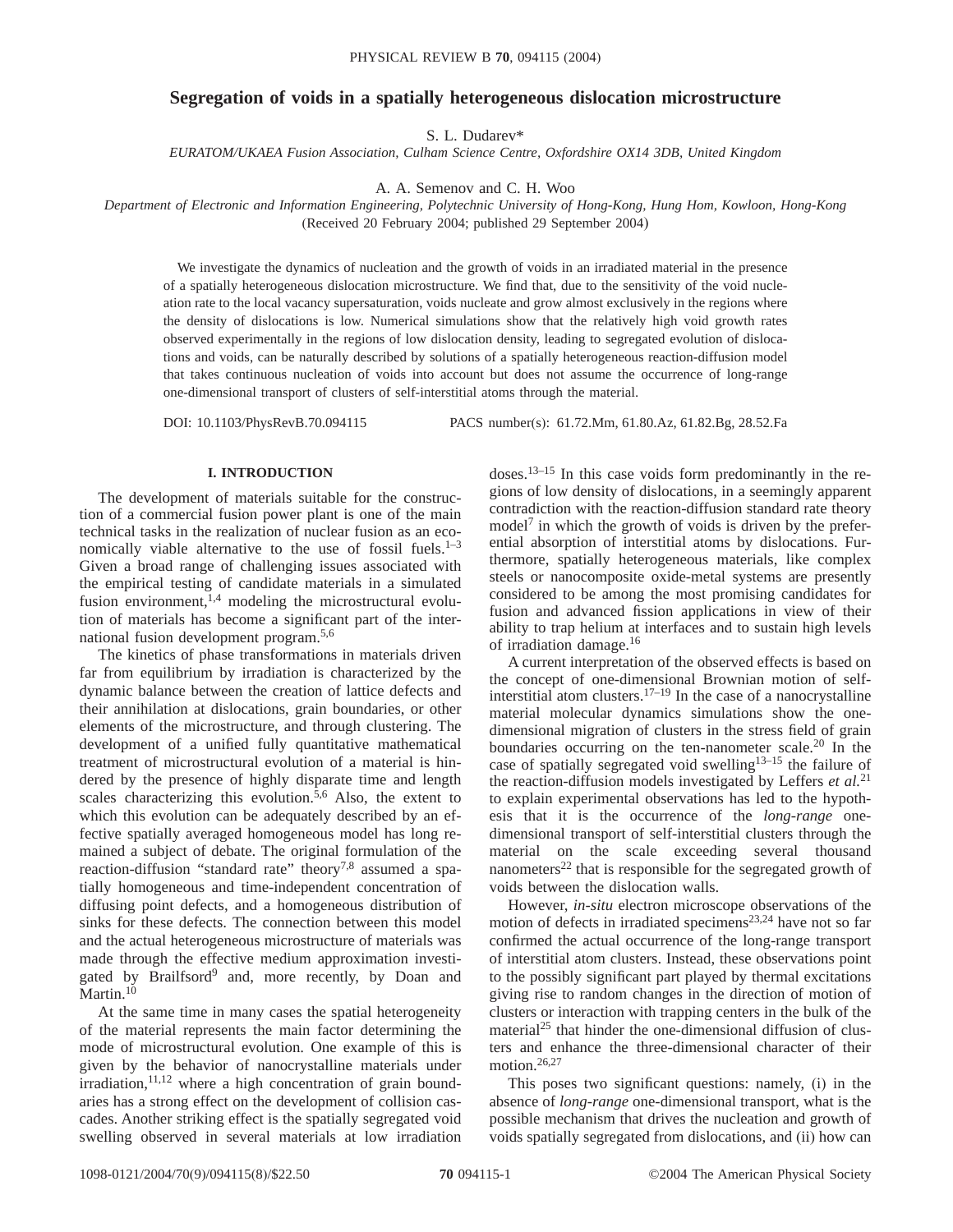we explain the observed evolution in view of its relatively large spatial scale (a thousand nanometers)? We show that both questions can be resolved within a relatively simple reaction-diffusion type model that takes into account the nucleation of voids in collision cascades. The point that the nucleation aspect of the problem is important follows from the fact that all the experimental observations of heterogeneous microstructures<sup>13–15</sup> refer to the initial stage of microstructural evolution (low irradiation doses) where nucleation and the growth of voids occur continuously and simultaneously. Although the significance of continuous nucleation is clearly evident from observations, it has not been included in the models considered so  $far^{21,22}$  A new treatment of nucleation developed in Ref. 28 has simplified the problem to the extent that we can now apply it to the investigation of a sufficiently general but still tractable spatially heterogeneous case.

In this paper we examine a sufficiently general diffusionreaction-nucleation model of an irradiated material characterised by a spatially heterogeneous dislocation microstructure. We find that a combined treatment of nucleation and growth of voids can explain very well a segregated occurrence of voids between dislocation walls similar to that observed experimentally. Numerical solutions obtained for the relevant range of parameters $13-15$  are in agreement with observations. These findings suggest that the observed effects may be explained without assuming the presence of long-range onedimensional transport of interstitial defect clusters, which was previously believed<sup>22</sup> to represent an essential part of the treatment of the problem.

We start by showing that in the case where continuous void nucleation is not explicitly taken into account<sup>21</sup> the solutions do not match experimental observations. We then investigate a spatially heterogeneous reaction-diffusion model that includes the treatment of continuous nucleation and show that in this case the predicted picture of microstructural evolution agrees much better with experimental findings. We conclude by assessing the limits of validity of the model.

#### **II. THE LEFFERS MODEL**

We start by investigating a model that describes growth of voids in the presence of a pre-existing spatially heterogeneous dislocation microstructure. We assume that all the voids are instantly nucleated at the initial moment of time *t*  $=0$  and that the subsequent microstructural evolution only involves the *growth* of voids driven by the supersaturation of vacancies in the material. A simplified version of this model (where instead of following the integral history of microstructural evolution the authors treated a few "snapshots" describing an assumed state of the material at a certain dose) was first considered by Leffers *et al.*<sup>21</sup> In what follows for convenience we refer to it as to the Leffers model. The rate of change of the radius  $a(\mathbf{r},t)$  of a void situated at point **r** in the material is proportional to the vacancy supersaturation  $D_v c_v(\mathbf{r}, t) - D_i c_i(\mathbf{r}, t)$  at that point,<sup>7</sup>

$$
\begin{array}{c}\n\cdot & \cdot & \cdot \\
\hline\n\cdot & \cdot & \cdot \\
\hline\n\cdot & \cdot & \cdot \\
\hline\n\end{array}
$$

of interstitial atoms in collision cascades plays a significant part,<sup>29</sup> parameters  $D_i$  and  $c_i$  represent effective quantities that describe the total flux of interstitial atoms and include contributions of both single interstitial atoms and interstitial atoms clusters performing a three-dimensional random walk in the material. $26,27$  In the limit of low irradiation rates where the recombination of vacancy and interstitial defects in binary collisions may be neglected, concentrations  $c_v$  and  $c_i$ satisfy the system of two equations:

where  $D<sub>v</sub>$  and  $D<sub>i</sub>$  are the diffusion coefficients of vacancies and interstitial atoms, and  $c_v(\mathbf{r},t)$  and  $c_i(\mathbf{r},t)$  are the local concentrations of these two types of defects. In Eq. (1) the term  $D_vC_s(a)$  describes thermal evaporation of vacancies. For the supercritical voids in the range of parameters relevant to experimental observations<sup>13–15</sup> this term does not have an appreciable effect on the growth rate and in what follows it will be neglected. In the case where the clustering

$$
D_{\alpha} \nabla^2 c_{\alpha}(\mathbf{r},t) + K(1 - \epsilon_r) - [Z_{\alpha}\rho(\mathbf{r}) + 4\pi N a(\mathbf{r},t)]D_{\alpha}c_{\alpha}(\mathbf{r},t)
$$
  
= 0, (2)

where the index  $\alpha$  refers to either vacancies  $(\alpha = v)$  or interstitial type defects  $(\alpha=i)$ . In this equation  $\rho(\mathbf{r})$  is the volume density of edge dislocations,  $Z_{\alpha}$  are the dislocation bias factors  $(Z_i > Z_v)$ , and  $N(r)$  is the volume density of voids. In the Leffers model  $N(r)$  is assumed to be constant as a function of time and is a globally averaged quantity independent of the coordinate **r**. Concentrations  $c_{\alpha}(\mathbf{r},t)$  depend on time *t* in a self-consistent way via  $a(\mathbf{r},t)$  given by Eq. (1) To model a spatially heterogeneous microstructure the density of dislocations was modulated in the direction of the *x*-axis in the form of dislocation walls, as shown in Fig. 1. We postpone the discussion of the numerical treatment until the next section and begin by considering the solutions of the above equations.

The profiles shown in Fig. 1 are qualitatively similar to those shown in Fig. 2 of Ref. 21. The main feature of the predicted spatial distribution of vacancy supersaturation illustrated in Fig. 1 is the presence of pronounced peaks near the dislocation walls. It is this feature of the solution of the Leffers model<sup>21</sup> that does not agree with experimental findings reported in Refs. 13–15. In experiments voids form almost exclusively in the space between the dislocation walls and almost no voids are observed in the immediate vicinity of the walls, while the profile of vacancy supersaturation shown in Fig. 1 suggests that voids should be expected to grow at the fastest rate near the walls. It is this qualitative difference between the solutions of the Leffers model and experimental observations that stimulated the hypothesis that the formation of the observed void swelling profiles was driven by some unusual mode of transport of interstitial atoms involving long-range one-dimensional diffusion.<sup>22</sup>

## **III. SPATIALLY HETEROGENEOUS REACTION-DIFFUSION-NUCLEATION MODEL**

 $da(\mathbf{r},t)/dt = [D_v c_v(\mathbf{r},t) - D_i c_i(\mathbf{r},t) - D_v C_s(a)]/a(\mathbf{r},t)$ , (1)

We now consider how the solutions of a reaction-diffusion model change if the continuous nucleation of voids is taken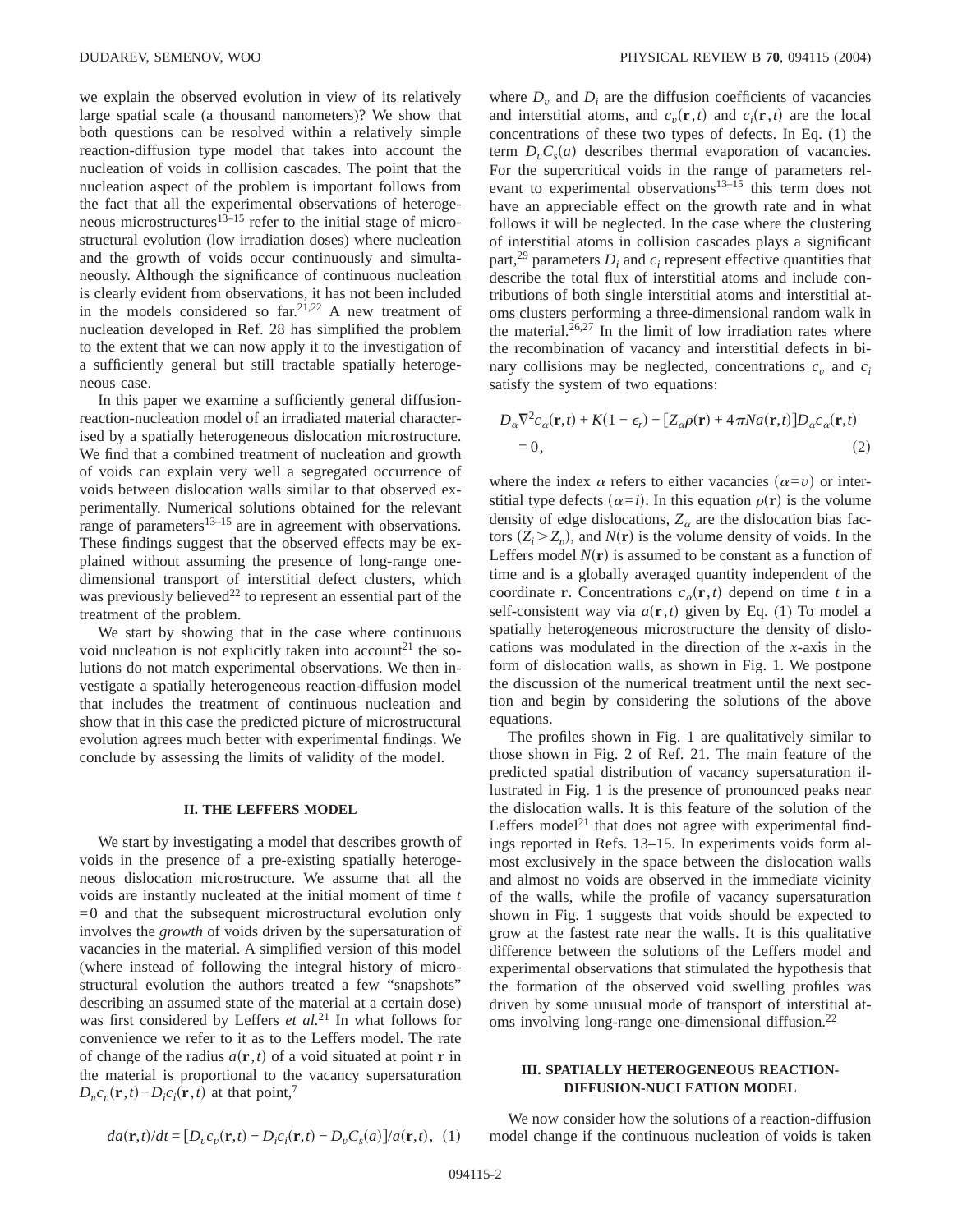

FIG. 1. (Color online) (Top) Spatial distribution of the network density of dislocations  $\rho(x)$  used in calculations, and the profile of the sink strength  $4\pi Na(x, t)$  of voids. (Bottom) Profile of vacancy supersaturation  $D_v c_v(x,t) - D_i c_i(x,t)$  evaluated using the Leffers model for  $\phi=Kt=10^{-2}$  NRT dpa assuming that the volume density of voids equals  $N=10^{20}$  m<sup>-3</sup>. The dose rate *K* equals  $K=2$  NRT dpa/year,  $Z_i = 1.15$ ,  $Z_v = 1.0$ .

into account in a self-consistent manner. Let  $\nu(\mathbf{r},t)$  be the rate of nucleation of voids normalized by the condition

$$
\int_{0}^{t} \nu(\mathbf{r}, \tau) d\tau = N(\mathbf{r}, t),
$$
\n(3)

where  $N(\mathbf{r}, t)$  is the local density of voids at point **r** at time *t*. The local void swelling is defined as

$$
S(\mathbf{r},t) = \frac{4}{3}\pi \int_{0}^{t} \nu(\mathbf{r},\tau) a^{3}(\mathbf{r},t,\tau) d\tau,
$$
 (4)

where  $a(\mathbf{r},t,\tau)$  is the radius of a void nucleated at the moment  $t = \tau$ . By differentiating (4) we find the following expression for the swelling rate:

$$
\frac{dS(\mathbf{r},t)}{dt} = 4\pi \int_{0}^{t} \nu(\mathbf{r},\tau)a^{2}(\mathbf{r},t,\tau) \frac{da(\mathbf{r},t,\tau)}{dt}d\tau
$$

$$
+\frac{4}{3}\pi \nu(\mathbf{r},t)a^{3}(\mathbf{r},t,t), \qquad (5)
$$

where in most cases the last term can be neglected since the critical radius of nucleating voids  $a(\mathbf{r},t,t)$  is small in comparison with the average radius of voids already formed and growing in material. In the presence of continuously occurring nucleation the evolution of an ensemble of voids can be described by a system of equations similar to (1) and (2), namely

$$
\frac{da(\mathbf{r},t,\tau)}{dt} = \frac{\Theta(t-\tau)}{a(\mathbf{r},t,\tau)}[D_v c_v(\mathbf{r},t) - D_i c_i(\mathbf{r},t)],\tag{6}
$$

and

*D* 

$$
\begin{aligned} \n\sigma \nabla^2 c_\alpha(\mathbf{r},t) + K(1 - \epsilon_r) \\
-\left[ Z_\alpha \rho(\mathbf{r}) + 4\pi \int_0^t \nu(\mathbf{r},\tau) a(\mathbf{r},t,\tau) d\tau \right] D_\alpha c_\alpha(\mathbf{r},t) = 0, \\
(7) \n\end{aligned}
$$

where  $\Theta(t-\tau)=1$  for  $t>\tau$  and  $\Theta(t-\tau)=0$  for  $t<\tau$ , and  $\epsilon_r$  $\sim80\%$  is the fraction of defects recombining directly in collision cascades.

Equations  $(4)$ – $(7)$  can be integrated using the supercell method similar to that used in large-scale electronic structure calculations<sup>30</sup> and in the treatment of electron diffraction.<sup>31</sup> Consider the diffusion of particles in the presence of a spatially heterogeneous distribution of sinks,

$$
\nabla^2 \Pi(\mathbf{r}) - \Omega(\mathbf{r}) \Pi(\mathbf{r}) + K(1 - \epsilon_r) = 0.
$$
 (8)

Here  $\Pi(\mathbf{r},t) = \Pi(\mathbf{r}) = D_{\alpha}c_{\alpha}(\mathbf{r},t)$  is a potential function, the gradient of which gives the local flux of mobile defects, and  $\Omega(\mathbf{r}) = \Omega(\mathbf{r}, t) = Z\rho(\mathbf{r}) + 4\pi \int_0^t v(\mathbf{r}, \tau) a(\mathbf{r}, t, \tau) d\tau$  is the local density of sinks. Representing  $\Omega(\mathbf{r})$  and the potential function  $\Pi(\mathbf{r})$  in the form of a Fourier series,

$$
\Pi(\mathbf{r}) = \sum_{\mathbf{g}} \Pi_{\mathbf{g}} \exp(i\mathbf{g} \cdot \mathbf{r}),
$$
  

$$
\Omega(\mathbf{r}) = \sum_{\mathbf{g}} \Omega_{\mathbf{g}} \exp(i\mathbf{g} \cdot \mathbf{r}),
$$
 (9)

we write Eq. (8) as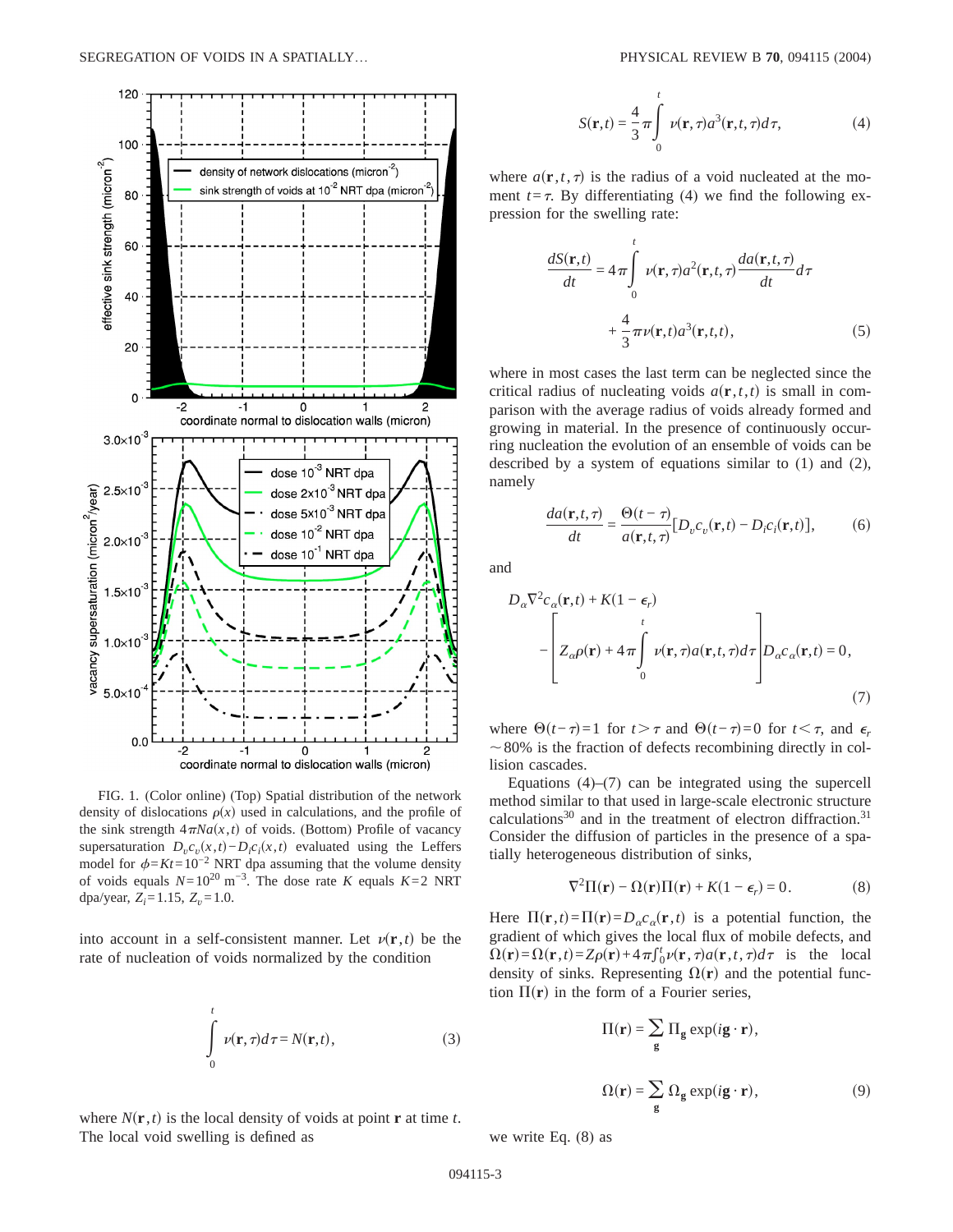$$
\sum_{\mathbf{g}'} (\mathbf{g'}^2 \delta_{\mathbf{g}\mathbf{g'}} + \Omega_{\mathbf{g} - \mathbf{g'}}) \Pi_{\mathbf{g'}} = K(1 - \epsilon_r) \delta_{\mathbf{g}0}.
$$
 (10)

The matrix  $g^2 \hat{I} + \hat{\Omega}$  entering this equation is Hermitian, and it can therefore be diagonalized by a unitary transformation,

$$
\sum_{\mathbf{g}, \mathbf{g}'} (U^{\dagger})_{j\mathbf{g}} (\mathbf{g'}^{2} \delta_{\mathbf{g}\mathbf{g'}} + \Omega_{\mathbf{g} - \mathbf{g'}}) U_{\mathbf{g'}j'} = \omega_{j} \delta_{jj'}, \qquad (11)
$$

where  $\omega_i$  are the eigenvalues corresponding to eigenvectors  $U_{gi}$ . Using the property of orthogonality of eigenvectors of a Hermitian matrix,

$$
\sum_{\mathbf{g}} \left( U^{\dagger} \right)_{j\mathbf{g}} U_{\mathbf{g}j'} = \delta_{jj'}, \tag{12}
$$

we find the solution of Eq. (10),

$$
\Pi_{\mathbf{g}} = K(1 - \epsilon_r) \sum_j \frac{U_{\mathbf{g}j}(U^{\dagger})_{j0}}{\omega_j}.
$$
 (13)

Assuming that the density of dislocations is described by a "Kronig-Penney"-type function  $\rho(x)$  defined as  $\rho(x) = \rho_w$  inside the walls and  $\rho(x)=\rho_{bg} \ll \rho_w$  in the space between the walls, we find the Fourier components  $\rho_g$  as

$$
\rho_g = \rho_{bg} \delta_{no} - \frac{\rho_w}{\pi n} \sin \left[ \pi n \left( 1 - \frac{l}{L} \right) \right] \exp(-\lambda n^2). \quad (14)
$$

Here *L* is the period of the dislocations walls structure, *g*  $=2n\pi/L$  is a reciprocal lattice vector, *l* is the width of the walls, and  $\lambda \ll 1$  is a damping factor. In all the calculations described below we assumed that  $\rho_w=10^{14} \text{ m}^{-2}$  and  $\rho_{bo}$  $=0.01\rho_w=10^{12}$  m<sup>-2</sup> (the choice of the latter value is significant, and we discuss this point in greater detail below). The time integration of the reaction-diffusion equations typically involves several thousand steps, where at each step the Fourier components of the total density of sinks  $\Omega_{\varphi}(t)$  are updated using the information accumulated over the entire preceding interval of time  $0 < \tau < t$ . Spatial integration was performed using 64-point Gaussian quadratures.<sup>32</sup> The value of the dislocation bias factor  $Z_i$  was chosen to be 1.30 in agreement with the calculated values for copper.<sup>33</sup> Although this 30% bias value is somewhat larger than the value used by Leffers *et al.*<sup>21</sup> it is still significantly lower than the extreme 200% value of bias also considered in Ref. 21 in an attempt to improve the agreement between the model and experimental observations. We note that the choice of a relatively large 30% bias factor is consistent with the assumption that the transport of interstitial atoms also involves the diffusion of interstitial atom clusters that interact with dislocations stronger than single interstitial atoms.

The accuracy of numerical integration of Eqs.  $(6)$ – $(13)$ was verified using the global conservation law,

$$
\frac{d}{dt} \left[ \int\limits_V S(\mathbf{r}, t) d^3r \right] = \int\limits_V \rho(\mathbf{r}) \left[ Z_i D_i c_i(\mathbf{r}, t) - Z_v D_v c_v(\mathbf{r}, t) \right] d^3r,
$$
\n(15)

derived in Appendix I. The expression for the rate of the nucleation of voids  $v(\mathbf{r},t)$  used in this work was taken from



FIG. 2. (Color online) Volume density of voids shown as a function of coordinate  $x$  in the direction normal to dislocation walls for several values of the irradiation dose  $\phi = Kt$  (in units of NRT dpa). Calculations were performed for  $K=2$  NRT dpa/year,  $\gamma_s$  $=1.4$  J/m<sup>2</sup>,  $Z_i = 1.3$ ,  $Z_v = 1.0$ ,  $1 - \epsilon_r = 0.2$ , and  $N_d = 50$ .

Ref. 28, and is given by  $v=K(1-\epsilon_r)P/N_d$ , where  $N_d$  is the average number of defects produced in a single collision cascade and *P* is the probability of void nucleation given in Appendix II. In terms of our model, the most significant feature of the void nucleation probability is its high sensitivity to the local vacancy supersaturation.

Figure 2 shows how the density of voids  $N(x, t)$  nucleated at various points in the simulation cell increases as a function of the irradiation dose. In contrast to the findings of the Leffers model, $21$  profiles shown in Fig. 2 follow the trend similar to that found experimentally in Refs. 13–15. For example, the sketch shown in Fig. 1 of Ref. 13 shows that voids were distributed almost homogeneously in the space between the dislocation walls, while the density of voids was significantly reduced in the immediate vicinity of the walls. The calculated profiles of the density of voids shown in Fig. 2 exhibit 0.5 micron-wide void denuded zones adjacent to dislocation walls. In these zones the density of voids is reduced by more than an order of magnitude in comparison with the density of voids in the space between the walls. Inside the dislocation walls the predicted density of voids is exceedingly low, and this also agrees with experimental observations. Another interesting feature characterizing the evolution of voids occurring in the presence of dislocation walls is the uneven distribution of the average size of voids. Larger voids form in the space between the dislocation walls, and the experimentally measured average diameter of voids decreases by approximately 30% in the zone adjacent to the walls. The calculated spatial distributions of the average diameter of voids are shown in Fig. 3. The average diameter of voids decreases by almost 50% inside the dislocation walls in comparison with voids situated in the space between the walls, where the density of dislocations is low. Another significant parameter characterizing the evolution of the microstructure is the void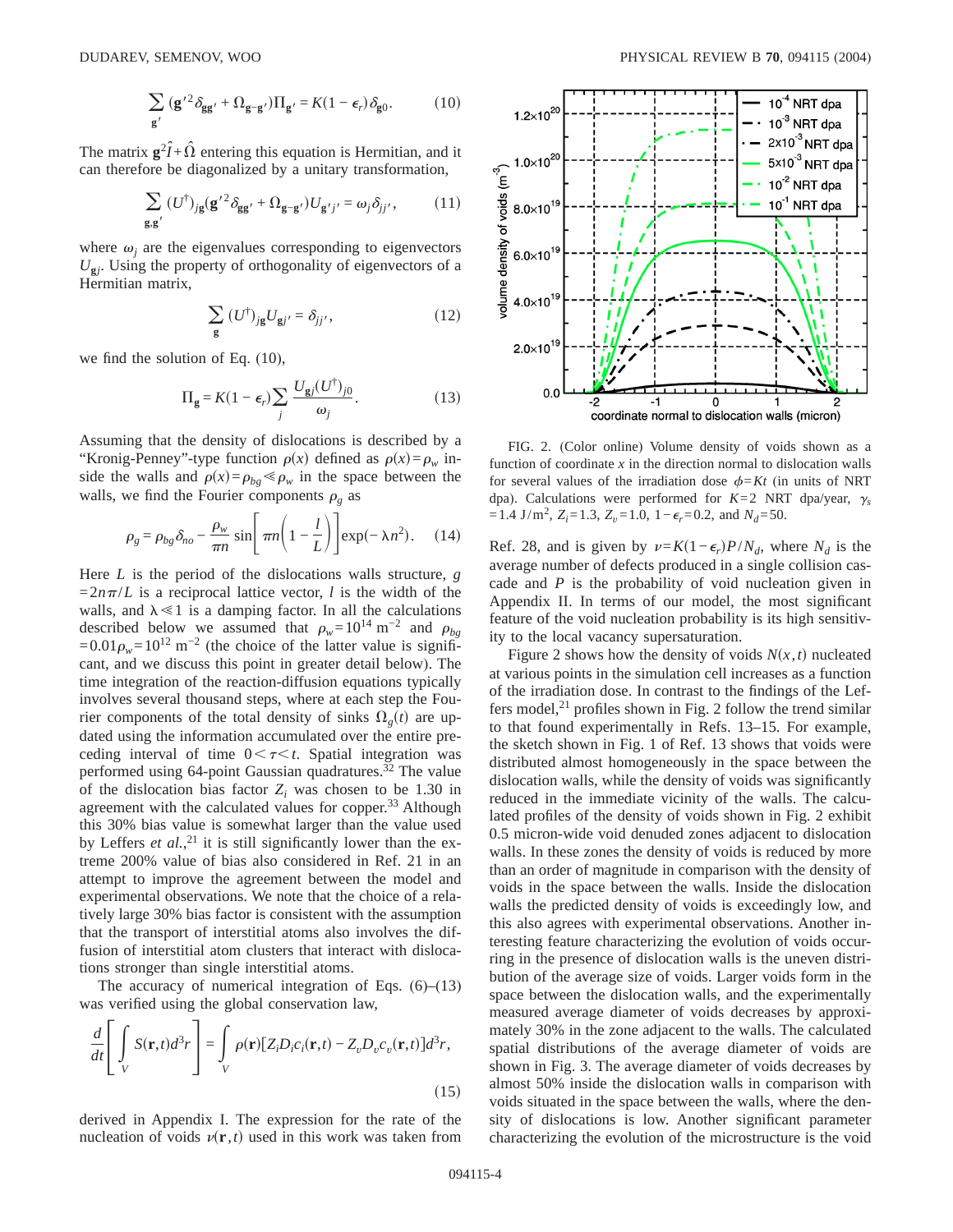

FIG. 3. (Color online) The average diameter  $\overline{d}(x,t)$  of a void defined as  $\overline{d}(x,t) = [6S(x,t)/\pi N(x,t)]^{1/3}$ , where  $S(x,t)$  is the local void swelling, shown as function of coordinate  $x$  in the direction normal to dislocation walls. Parameters used in the calculations are the same as in Fig. 2. Note that the density of voids near the dislocation walls is very low, and this agrees with the fact that no voids were experimentally observed in the walls (Ref. 13), despite the fact that the void *size* criterion suggests that they might still be detected.

swelling *rate* defined as the ratio of the local volume swelling  $S(x,t)$  to the irradiation dose *Kt*. Experimental observations reported in Refs. 13–15 showed that this rate approached 2% per Norgett-Robinson-Torrens<sup>34</sup> (NRT) displacements per atom (dpa) units, and the Leffers model<sup>21</sup> encountered difficulties in trying to explain this relatively high value. Figure 4 shows profiles of the swelling rate evaluated using the reaction-diffusion-nucleation model described above. For  $Kt$ <10<sup>-2</sup> NRT dpa the profiles of the function  $S(x,t)/Kt$  are maximum in the center of the simulation cell, and the calculated swelling rate in the interval of doses  $2 \times 10^{-3}$  Kt $\lt 10^{-2}$  is close to 1% per NRT dpa in reasonable agreement with the rate observed experimentally. In the large dose limit the model exhibits the formation of peaks of swelling in the vicinity of dislocation walls. Similar peaks are known to occur in other spatially heterogeneous microstructures, for example, in the vicinity of grain boundaries.26 Experimental observations addressing the low  $\frac{d}{dx}$  do not show the development of peak swelling zones near dislocation walls. Here we note that in contrast to the case of grain boundaries, dislocation walls neither have ideal planar geometry nor do they retain stability in the limit of a larger irradiation dose. Both of these factors impede the development of zones of enhanced swelling shown in Fig. 4 for  $Kt=10^{-1}$  NRT dpa.

## **IV. DISCUSSION**

The study of solutions of the reaction-diffusion-nucleation model described above shows that the model reproduces



FIG. 4. (Color online) The void swelling rate  $S(x,t)/Kt$  plotted as a function of coordinate *x* for several values of irradiation dose. Parameters used in the calculation are the same as in Fig. 2.

practically all the significant features characterizing the experimentally observed evolution of an ensemble of voids nucleating and growing in the presence of a heterogeneous dislocation microstructure. The inclusion of continuously occurring void nucleation in the model, as well as the full treatment of spatial and temporal evolution of the void component of the microstructure, are the main points that make our treatment different from the treatment of models considered



FIG. 5. (Color online) Profiles of vacancy supersaturation  $D_v c_v(x,t) - D_i c_i(x,t)$  shown as a function of coordinate *x* for several values of the irradiation dose. Calculations were carried out for the same set of parameters as that given in the caption to Fig. 2.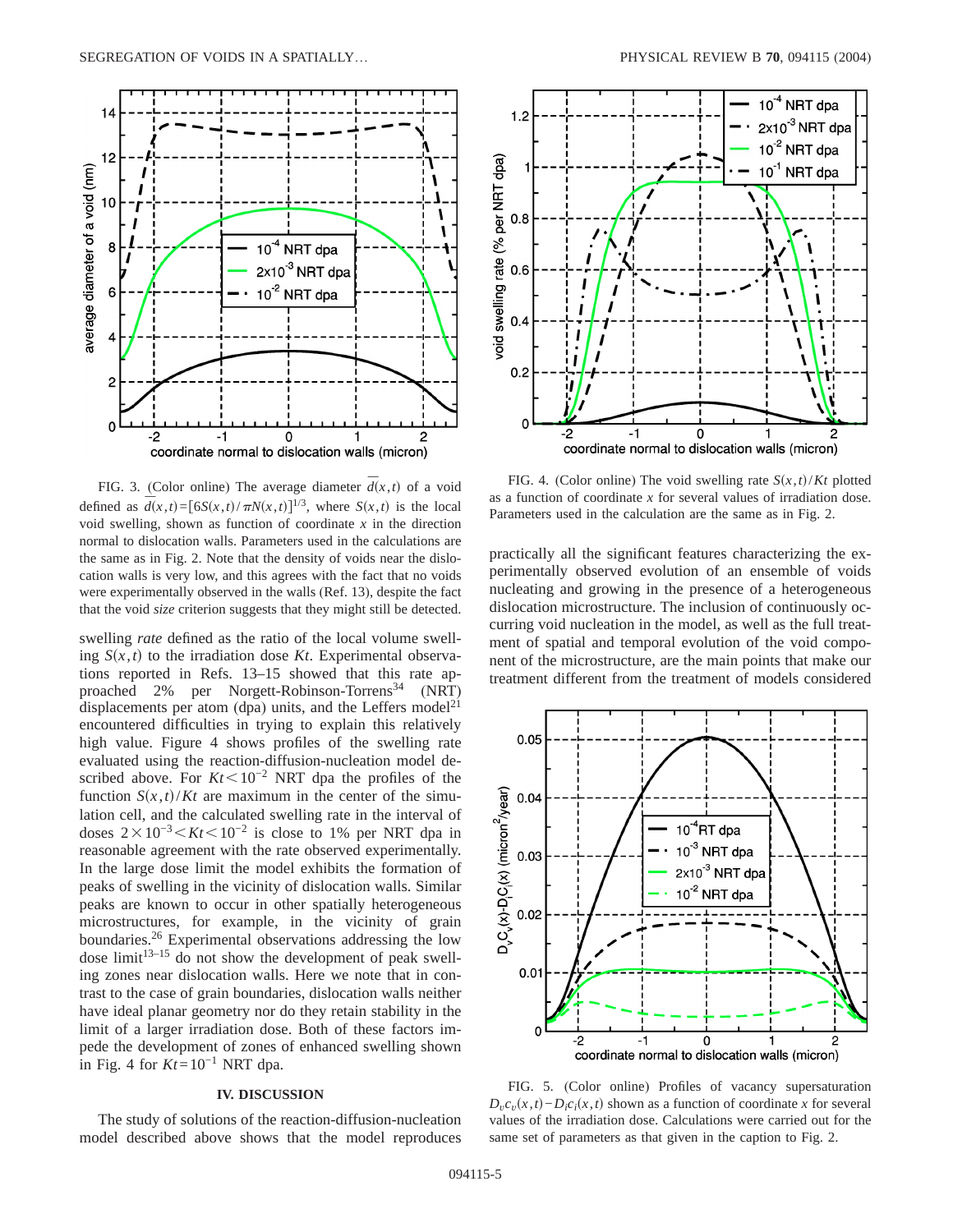previously.21 As we have already noted above, the rate of nucleation of voids is a function that is sensitive to the local level of vacancy supersaturation. The evolution of profiles of vacancy supersaturation shown in Fig. 5 explains why we find that in the limit of low dose voids nucleate predominantly in the space between the dislocation walls. Both the numerical solutions and analytical estimates show that up to the dose of the order of  $2 \times 10^{-3}$  NRT dpa vacancy supersaturation is maximum between the dislocation walls, and it is there where experimental observations show the formation of regions with the highest density of voids. Another significant point that requires consideration refers to the origin of the dislocation walls themselves. In our model, as well as in the earlier approaches, $^{21}$  it was assumed that dislocation microstructure remained stationary during the entire interval of evolution of the system. In experiments dislocation walls appeared relatively early during irradiation (reportedly they were present already at the lowest dose  $Kt=2\times10^{-3}$  NRT dpa investigated in Refs. 13–15) and then they vanished as the dose increased. The latter effect can be readily understood if we estimate the distance climbed by dislocations at various points in the simulation cell,

$$
X_c(x) = \frac{1}{b} \int_{0}^{t} \left[ Z_i D_i c_i(x, \tau) - Z_v D_v c_v(x, \tau) \right] d\tau, \qquad (16)
$$

where *b* is the magnitude of the Burgers vector of a dislocation. As the dose reaches *Kt*=10−1 NRT dpa the value of  $|X_c(x)|$  approaches 2.5 microns in the space between the dislocation walls and 0.08 microns inside the walls. These values are comparable with the spatial scale characterizing the heterogeneity of the dislocation microstructure itself (see Fig. 1). This estimate showing that the heterogeneous dislocation microstructure "melts" at  $Kt \sim 0.1$  NRT dpa explains the absence of dislocation walls in specimens irradiated to higher doses. On the other hand, the origin of formation of dislocation walls in the material in the limit of low doses requires investigating the collective behavior of dislocations. The emergence of symmetry broken solutions in the equations describing interacting dislocations, dislocation loops, and mobile defects may, in our view, be the most likely mechanism responsible for the formation of dislocation walls.35,36 In particular, solutions described in Refs. 35 and 36 show that immobile small dislocation loops are eliminated in the space between the dislocation walls, leading to the formation of a heterogeneous distribution of network dislocations similar to the one assumed in our model. The fact that the dislocation walls form at an early stage of irradiation where the density of voids is still relatively  $low^{13}$  shows that the assumption that the heterogeneous distribution of the density of dislocations remains stationary within the interval of doses considered in this study represents a viable approximation.

A new set of experimental observations related to our model was performed recently by Singh *et al.*<sup>37</sup> In this work the authors compared void microstructures generated in copper by electron, proton, and neutron irradiation. The material studied in Ref. 37 was several times less pure than that investigated in Ref. 13, and it contained 30 times more oxygen than copper used in similar experiments performed by English *et al.*<sup>14</sup> This may explain the fact that the density of voids observed in Ref. 37 at *Kt*=10−2 NRT dpa was approximately ten times higher than that reported in Ref. 13. Bearing in mind that the expression for the nucleation rate derived in Ref. 28 and Appendix II does not take the impurity effect into account, we do not compare our calculations with the neutron data reported in Ref. 37. Still, it is instructive to assess the new data in connection with the analysis given above.

Two aspects need to be taken into account in the comparison of effects of charge particle and neutron irradiation. In the case of irradiation by charged particles a significant number of atoms is displaced through large impact parameter collisions giving rise to either smaller cascades (in the case of protons) or to the generation of individual Frenkel pairs (in the case of electrons). This affects the rate of nucleation of voids since, for example, in the case of electron irradiation nucleation of voids is suppressed due to the difficulty of accumulating a critical number of vacancies in a vacancy cluster through a sequence of binary interactions of vacancies with the cluster. In the treatment of void nucleation adopted in this paper, relatively large nuclei for the thermally stable supercritical voids are formed from vacancy clusters formed directly in collision cascades. In the case of electron irradiation there are no cascades, and void nucleation takes place through the sequential agglomeration of single vacancies. The probability of nucleating a void in this case is much lower that in the case of cascade nucleation. Therefore in the limit of low dose and electron irradiation the void number density is expected to be significantly lower than in the case of proton or neutron irradiation corresponding to the same dose. Proton irradiation, in addition to Frenkel pairs, produces a significant number of small cascades, and voids nucleate at the rate intermediate between that of electron and neutron cases.37

In addition to the difference in the void nucleation rates, the interstitial component of the microstructure is also strongly affected by the cascade nature of the nucleation process. The formation of larger clusters in the case of neutron irradiation facilitates the formation of interstitial clusters and mesoscopic dislocation loops. Using the neutron irradiation data from Ref. 14 we estimate that dislocation loops with the average radius of 1.2 nm distributed with the volume density of  $N=3\times10^{20}$  m<sup>-3</sup> contribute approximately  $10^{12}$  m<sup>-2</sup> to the average dislocation density of the material. It is this value that we use as an esimate for the effective density of dislocations in the space between the dislocation walls shown in Fig. 1. In the case of proton irradiation not only do the walls not form but also the effective density of dislocations remains low  $({\sim}10^{11} \text{ m}^{-2})$ , giving rise to low swelling. Our calculations show that the density of voids in this case reaches early saturation and remains nearly constant over the entire interval of doses investigated experimentally, in agreement with experimental results reported in Ref. 37.

Summarizing the main points of our analysis, we conclude that a model describing the nucleation of voids in the material, the reaction of defects with a heterogeneous dislocation microstructure, and the three-dimensional diffusion of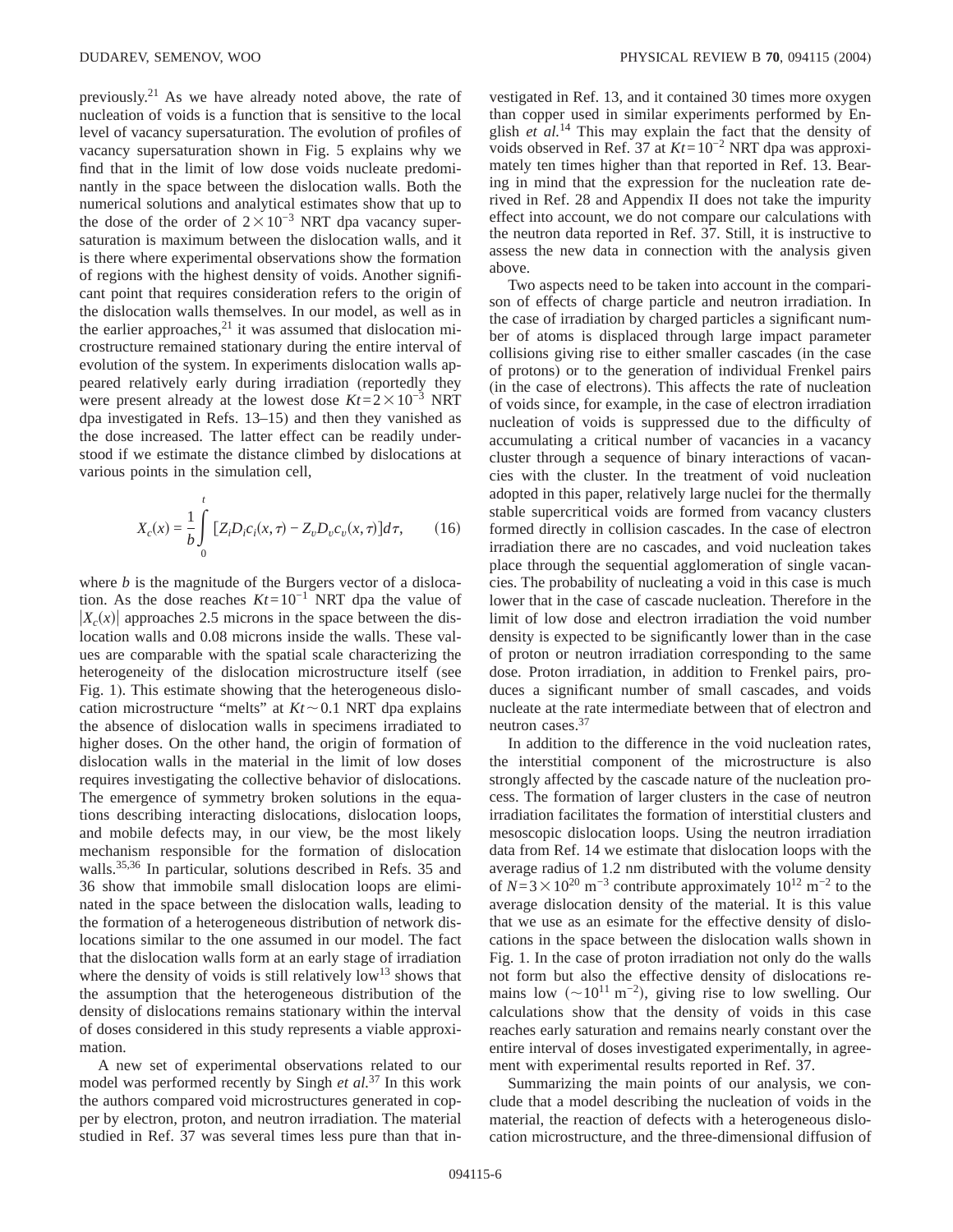defects in the material can reproduce at a reasonable level of accuracy some of the main qualitative features characterizing the experimentally observed picture of microstructural evolution. In our model we did not assume the occurrence of long-range one-dimensional transport of interstitial defects on the several thousand nanometers length scale, and still arrived at a reasonably accurate mathematical model of the observed phenomena. This shows that the hypothesis about the significant part played by *long-range* one-dimensional transport of defects remains an interesting, but yet unconfirmed, proposition that requires experimental verification of a more direct nature than that given by the interpretation of features of evolution of a spatially heterogeneous microstructure.

#### **ACKNOWLEDGMENTS**

This work was performed as a part of a collaboration on modeling fusion materials between the EURATOM/UKAEA Fusion Association and the Hong-Kong Polytechnic University. Work at the Hong-Kong Polytechnic University was supported by Grants No. PolyU5167/01E and No. PolyU5173/01E from the Research Grant Council of Hong Kong. Work at the UKAEA Culham Science Centre was supported by the UK Engineering and Physical Sciences Research Council (EPSRC) and by EURATOM. We are grateful to R. Bullough and A. P. Sutton for stimulating discussions We also thank I. Cook and J. W. Connor for their encouragement and comments.

## **APPENDIX A: THE GLOBAL CONSERVATION LAW**

To derive the *global* law of conservation of the total number of vacancies and interstitial atoms in an evolving heterogeneous microstructure we consider a system of two equations of the form

$$
D_i \nabla^2 c_i(\mathbf{r},t) + K(1 - \epsilon_r)
$$
  
- 
$$
\left[ Z_i \rho(\mathbf{r}) + 4\pi \int_0^t \nu(\mathbf{r}, \tau) a(\mathbf{r}, t, \tau) d\tau \right] D_i c_i(\mathbf{r}, t) = 0,
$$

$$
D_v \nabla^2 c_v(\mathbf{r},t) + K(1 - \epsilon_r)
$$
  
- 
$$
\left[ Z_v \rho(\mathbf{r}) + 4\pi \int_0^t \nu(\mathbf{r},\tau) a(\mathbf{r},t,\tau) d\tau \right] D_v c_v(\mathbf{r},t) = 0.
$$
  
(A1)

By subtracting the second equation from the first one, and by integrating the result over the volume of the simulation cell we arrive at

$$
\int_{V} [Z_{i}\rho(\mathbf{r})c_{i}(\mathbf{r},t)D_{i} - Z_{v}\rho(\mathbf{r})c_{v}(\mathbf{r},t)D_{v}]d^{3}r
$$
\n
$$
= 4\pi \int_{V} \left[ \int_{0}^{t} d\tau \nu(\mathbf{r},\tau) a(\mathbf{r},t,\tau) c_{v}(\mathbf{r},t)D_{v} - \int_{0}^{t} d\tau \nu(\mathbf{r},\tau) a(\mathbf{r},t,\tau) c_{i}(\mathbf{r},t)D_{i} \right] d^{3}r.
$$
\n(A2)

Taking into account the fact that

$$
c_v(\mathbf{r},t)D_v - c_i(\mathbf{r},t)D_i = a(\mathbf{r},t,\tau)\frac{da(\mathbf{r},t,\tau)}{dt},\qquad(A3)
$$

and combining this with Eq. (5), we find

$$
\int_{V} \frac{dS(\mathbf{r},t)}{dt} d^{3}r = \int_{V} [Z_{i}\rho(\mathbf{r})c_{i}(\mathbf{r},t)D_{i} - Z_{v}\rho(\mathbf{r})c_{v}(\mathbf{r},t)D_{v}]d^{3}r.
$$
\n(A4)

By transposing the operations of differentiation and integration on the left-hand side of this expression we arrive at the conservation law (15).

#### **APPENDIX B: NUCLEATION OF VOIDS**

Nucleation of voids in a material under irradiation is a process occurring as a result of diffusion *in the size space* of small nuclei of voids (vacancy clusters) which, while shrinking on average, occasionally reach the critical size. The time *t*nucl required for a critical nucleus to form by diffusion of vacancy clusters in the size space can be estimated as

$$
t_{\text{nucl}} \sim n_{cr}^2/2D(n_{cr}),\tag{B1}
$$

where  $D(n)$  is the size-dependent diffusion coefficient describing Brownian motion of a vacancy cluster along the *n*-axis, where *n* is the number of vacancies in a cluster, and  $n_{cr}$  is the number of vacancies in a critical nucleus. Using the expression for this size-space diffusion coefficient  $D(n)$  $=3n^{1/3}/2(3\Omega/4\pi)^{2/3}[D_v c_v + D_i c_i]$  given by Eq. 7 of Ref. 28, we find that

$$
t_{\text{nucl}} \approx \frac{(3\Omega/4\pi)^{2/3} n_{cr}^{5/3}}{3(D_v c_v + D_i c_i)}.
$$
 (B2)

Substituting into this equation the numerical values of  $n_{cr}$  $=$  50, Ω = 10<sup>-23</sup> cm<sup>-3</sup>, and *D<sub>v</sub>c<sub>v</sub>*+*D<sub>i</sub>c<sub>i</sub>*=0.1  $μ$ m<sup>2</sup>/year (the latter value comes from the numerical solution of the reactiondiffusion model described above for *Kt*=10−2 NRT dpa) we find that  $t_{\text{nucl}}$  ~ 4.1 × 10<sup>-6</sup> years. In the case where the irradiation rate is equal to  $K=2$  NRT dpa/year our estimate shows that the kinetics of a nucleation event is characterized by the "dose" scale of the order of  $Kt_{\text{nucl}}$  ~ 10<sup>-5</sup> NRT dpa. The fact that this value is many times smaller than the dose ( $\geq 10^{-3}$  NRT dpa) at which experimental observations<sup>13–15</sup> were performed makes it possible to treat nucleation as a